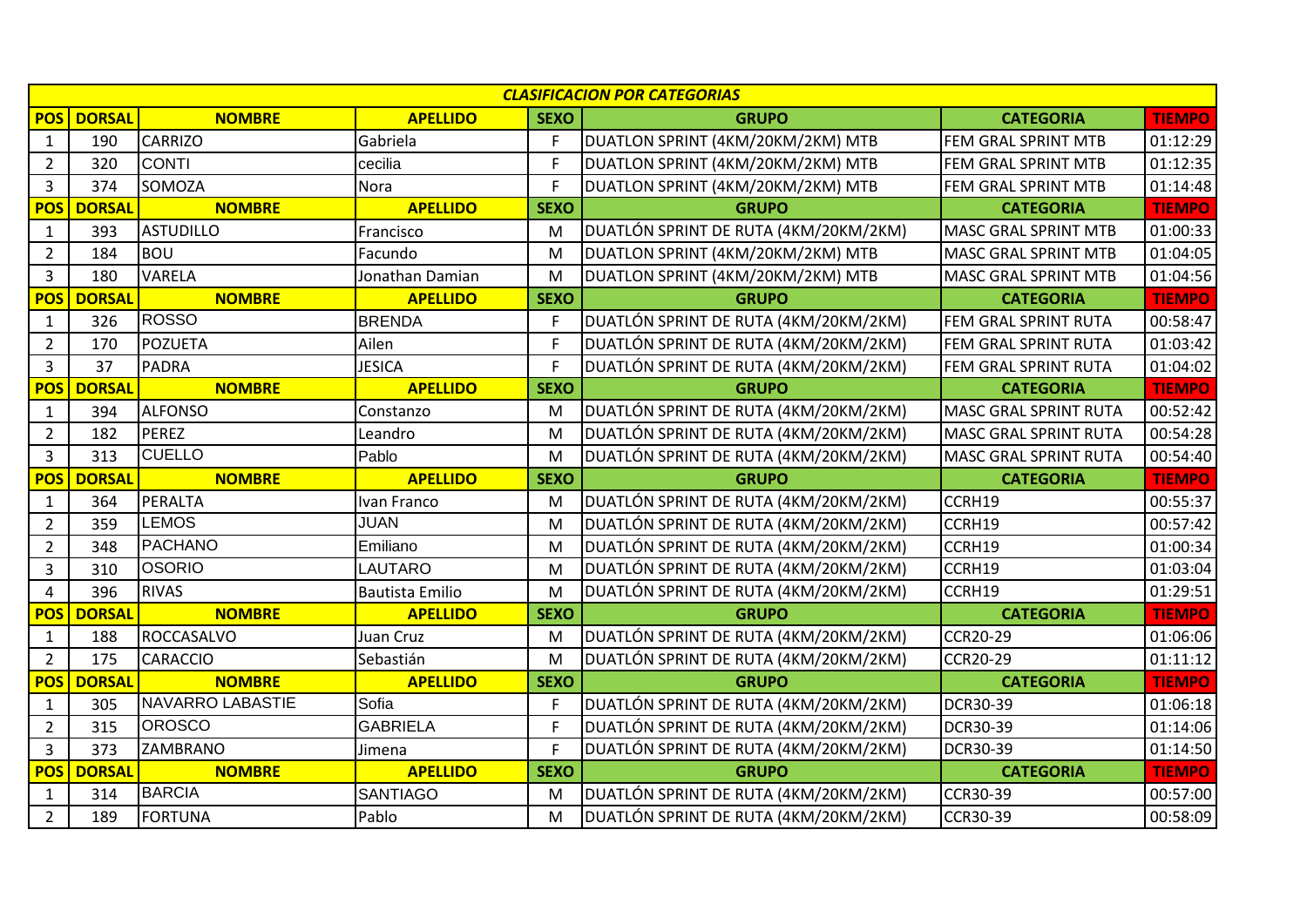| $\overline{3}$          | 375           | <b>ALCHIMIO</b>     | Diego Dario         | м           | DUATLÓN SPRINT DE RUTA (4KM/20KM/2KM) | <b>CCR30-39</b>  | 00:58:38      |
|-------------------------|---------------|---------------------|---------------------|-------------|---------------------------------------|------------------|---------------|
| $\overline{4}$          | 355           | <b>VARGAS</b>       | Nahuel              | M           | DUATLÓN SPRINT DE RUTA (4KM/20KM/2KM) | CCR30-39         | 00:58:44      |
| 5                       | 389           | <b>SEVERINO</b>     | Santiago            | M           | DUATLÓN SPRINT DE RUTA (4KM/20KM/2KM) | CCR30-39         | 00:58:51      |
| $\boldsymbol{6}$        | 311           | IÑIGUEZ             | Ariel               | M           | DUATLÓN SPRINT DE RUTA (4KM/20KM/2KM) | CCR30-39         | 00:59:58      |
| $\overline{7}$          | 181           | <b>TEJO</b>         | Campio              | M           | DUATLÓN SPRINT DE RUTA (4KM/20KM/2KM) | <b>CCR30-39</b>  | 01:00:05      |
| 8                       | 337           | <b>DOMINGUEZ</b>    | Miguel              | M           | DUATLÓN SPRINT DE RUTA (4KM/20KM/2KM) | <b>CCR30-39</b>  | 01:00:54      |
| 9                       | 356           | <b>OLLETA</b>       | Leonardo            | M           | DUATLÓN SPRINT DE RUTA (4KM/20KM/2KM) | CCR30-39         | 01:04:28      |
| 10                      | 368           | <b>RECALT</b>       | Luciano             | M           | DUATLÓN SPRINT DE RUTA (4KM/20KM/2KM) | CCR30-39         | 01:04:43      |
| 11                      | 387           | <b>CIRANNA</b>      | Salvador            | M           | DUATLÓN SPRINT DE RUTA (4KM/20KM/2KM) | <b>CCR30-39</b>  | 01:05:53      |
| 12                      | 399           | <b>AGUIRRE</b>      | Miguel              | M           | DUATLÓN SPRINT DE RUTA (4KM/20KM/2KM) | CCR30-39         | 01:15:18      |
| 13                      | 343           | <b>PINTOS</b>       | Lucas Sebastián     | M           | DUATLÓN SPRINT DE RUTA (4KM/20KM/2KM) | <b>CCR30-39</b>  | 01:20:51      |
| 14                      | 185           | <b>GIAMMANCO</b>    | Javier              | M           | DUATLÓN SPRINT DE RUTA (4KM/20KM/2KM) | CCR30-39         | 01:21:01      |
| 15                      | 329           | <b>TALARICO</b>     | pablo               | M           | DUATLÓN SPRINT DE RUTA (4KM/20KM/2KM) | <b>CCR30-39</b>  | #N/D          |
| <b>POS</b>              | <b>DORSAL</b> | <b>NOMBRE</b>       | <b>APELLIDO</b>     | <b>SEXO</b> | <b>GRUPO</b>                          | <b>CATEGORIA</b> | <b>TIEMPO</b> |
| $\mathbf{1}$            | 301           | <b>HARRIAGUE</b>    | Paula               | F.          | DUATLÓN SPRINT DE RUTA (4KM/20KM/2KM) | <b>DCR40-49</b>  | 01:08:05      |
| $\overline{2}$          | 377           | <b>WITT</b>         | Jesica              | F           | DUATLÓN SPRINT DE RUTA (4KM/20KM/2KM) | <b>DCR40-49</b>  | 01:10:46      |
| 3                       | 319           | <b>CHAUMERI</b>     | <b>GABRIELA</b>     | F.          | DUATLÓN SPRINT DE RUTA (4KM/20KM/2KM) | <b>DCR40-49</b>  | 01:10:56      |
| $\overline{\mathbf{4}}$ | 161           | <b>ROSAS</b>        | Cecilia             | F           | DUATLÓN SPRINT DE RUTA (4KM/20KM/2KM) | <b>DCR40-49</b>  | 01:13:50      |
| 5                       | 330           | <b>AMERI</b>        | LUCIANA             | F           | DUATLÓN SPRINT DE RUTA (4KM/20KM/2KM) | <b>DCR40-49</b>  | 01:14:07      |
| 6                       | 376           | VELAZQUEZ           | Maria Laura         | F           | DUATLÓN SPRINT DE RUTA (4KM/20KM/2KM) | <b>DCR40-49</b>  | 01:16:23      |
| $\overline{7}$          | 327           | <b>GIANNINOTO</b>   | <b>FLORENCIA</b>    | F.          | DUATLÓN SPRINT DE RUTA (4KM/20KM/2KM) | <b>DCR40-49</b>  | 01:16:44      |
| <b>POS</b>              | <b>DORSAL</b> | <b>NOMBRE</b>       | <b>APELLIDO</b>     | <b>SEXO</b> | <b>GRUPO</b>                          | <b>CATEGORIA</b> | <b>TIEMPO</b> |
| $\mathbf{1}$            | 331           | <b>DAIX</b>         | <b>ARIEL</b>        | M           | DUATLÓN SPRINT DE RUTA (4KM/20KM/2KM) | CCR40-49         | 00:58:26      |
| $\overline{2}$          | 345           | <b>FIGUEROA</b>     | <b>ARIEL</b>        | M           | DUATLÓN SPRINT DE RUTA (4KM/20KM/2KM) | <b>CCR40-49</b>  | 01:00:13      |
| $\overline{3}$          | 317           | <b>AQUINO SILVA</b> | Sergio Daniel       | M           | DUATLÓN SPRINT DE RUTA (4KM/20KM/2KM) | <b>CCR40-49</b>  | 01:00:46      |
| 4                       | 318           | <b>ROTEMBERG</b>    | <b>JUAN</b>         | M           | DUATLÓN SPRINT DE RUTA (4KM/20KM/2KM) | <b>CCR40-49</b>  | 01:02:24      |
| 5                       | 325           | <b>TORTORISE</b>    | <b>Miguel Angel</b> | M           | DUATLÓN SPRINT DE RUTA (4KM/20KM/2KM) | CCR40-49         | 01:03:14      |
| 6                       | 162           | <b>SEQUEIRA</b>     | Matias              | M           | DUATLÓN SPRINT DE RUTA (4KM/20KM/2KM) | <b>CCR40-49</b>  | 01:03:56      |
| $\overline{7}$          | 386           | <b>AGUILERA</b>     | Mario               | M           | DUATLÓN SPRINT DE RUTA (4KM/20KM/2KM) | <b>CCR40-49</b>  | 01:04:00      |
| 8                       | 339           | <b>CORREA</b>       | Ángel Marcelino     | M           | DUATLÓN SPRINT DE RUTA (4KM/20KM/2KM) | <b>CCR40-49</b>  | 01:05:10      |
| 9                       | 307           | <b>GENTILE</b>      | Ignacio             | M           | DUATLÓN SPRINT DE RUTA (4KM/20KM/2KM) | <b>CCR40-49</b>  | 01:08:25      |
| 10                      | 322           | <b>ROBERTO</b>      | <b>HECTOR</b>       | M           | DUATLÓN SPRINT DE RUTA (4KM/20KM/2KM) | <b>CCR40-49</b>  | 01:10:01      |
| 11                      | 334           | MERLINI             | pedro               | M           | DUATLÓN SPRINT DE RUTA (4KM/20KM/2KM) | <b>CCR40-49</b>  | 01:12:36      |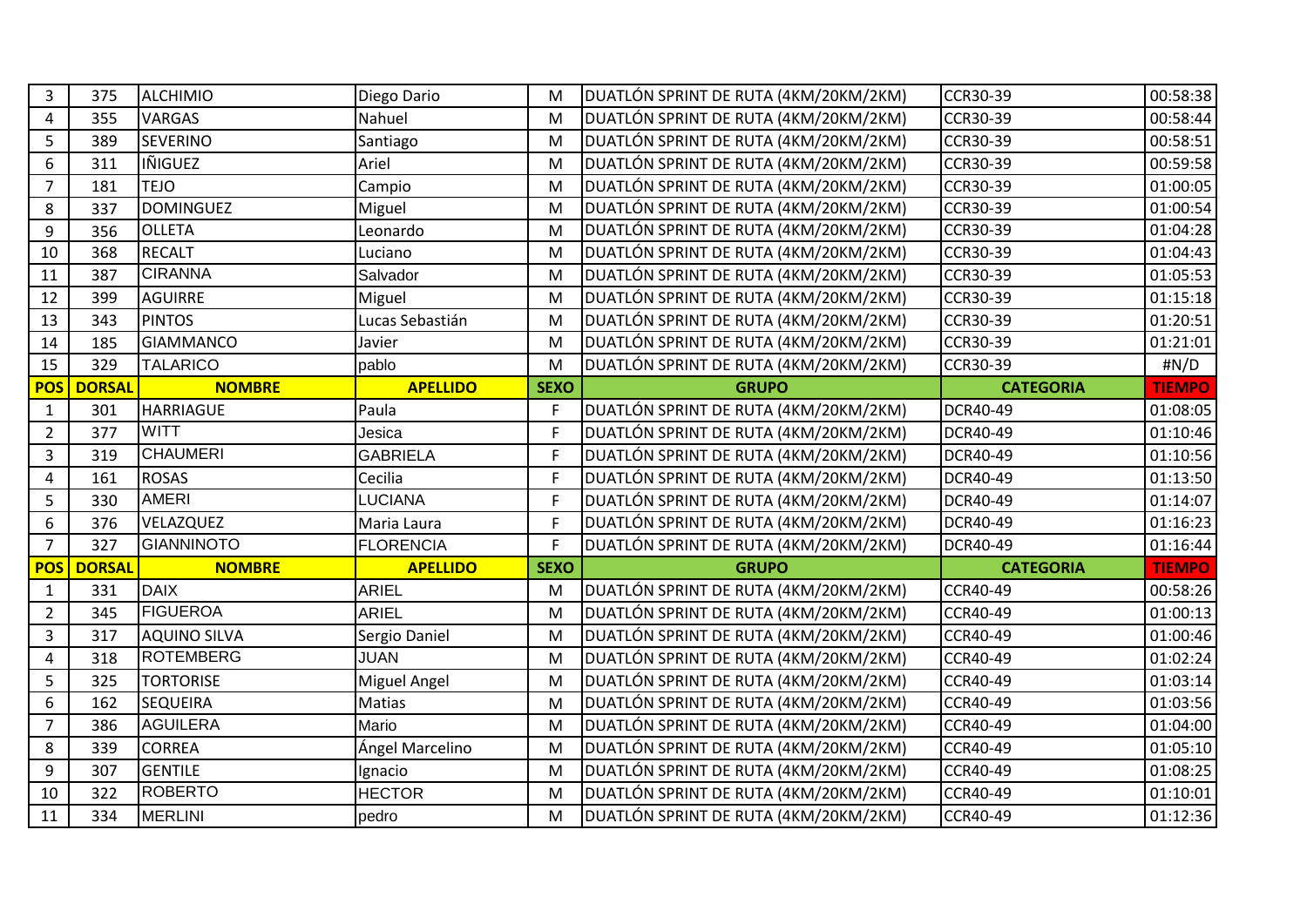| 12             | 328           | <b>DEMATTEIS</b>  | juan cruz          | M           | DUATLÓN SPRINT DE RUTA (4KM/20KM/2KM) | <b>CCR40-49</b>  | 01:12:38      |
|----------------|---------------|-------------------|--------------------|-------------|---------------------------------------|------------------|---------------|
| <b>POS</b>     | <b>DORSAL</b> | <b>NOMBRE</b>     | <b>APELLIDO</b>    | <b>SEXO</b> | <b>GRUPO</b>                          | <b>CATEGORIA</b> | <b>TIEMPO</b> |
| $\mathbf{1}$   | 303           | MORASSUTTI        | Marisa             | F           | DUATLÓN SPRINT DE RUTA (4KM/20KM/2KM) | <b>DCR50-59</b>  | 01:10:37      |
| $\overline{2}$ | 340           | MACCHIARELLI      | Mariana            | F           | DUATLÓN SPRINT DE RUTA (4KM/20KM/2KM) | <b>DCR50-59</b>  | 01:16:29      |
| 3              | 335           | <b>LIVOLSINI</b>  | gabriela           | F           | DUATLÓN SPRINT DE RUTA (4KM/20KM/2KM) | <b>DCR50-59</b>  | 01:23:00      |
| $\overline{4}$ | 351           | <b>QUIROGA</b>    | Maria Daniela      | F           | DUATLÓN SPRINT DE RUTA (4KM/20KM/2KM) | <b>DCR50-59</b>  | $\#N/D$       |
| <b>POS</b>     | <b>DORSAL</b> | <b>NOMBRE</b>     | <b>APELLIDO</b>    | <b>SEXO</b> | <b>GRUPO</b>                          | <b>CATEGORIA</b> | <b>TIEMPO</b> |
| $\mathbf{1}$   | 304           | <b>CAZENAVE</b>   | Pablo              | M           | DUATLÓN SPRINT DE RUTA (4KM/20KM/2KM) | <b>CCR50-59</b>  | 00:59:03      |
| $\overline{2}$ | 171           | <b>MUÑOZ</b>      | Gustavo            | M           | DUATLÓN SPRINT DE RUTA (4KM/20KM/2KM) | <b>CCR50-59</b>  | 01:03:07      |
| $\overline{3}$ | 338           | <b>ANDRES</b>     | Juan Diego         | M           | DUATLÓN SPRINT DE RUTA (4KM/20KM/2KM) | <b>CCR50-59</b>  | 01:05:36      |
| 4              | 332           | <b>DOMÍNGUEZ</b>  | Eduardo            | M           | DUATLÓN SPRINT DE RUTA (4KM/20KM/2KM) | <b>CCR50-59</b>  | 01:07:52      |
| 5              | 321           | <b>ROMERO</b>     | <b>PATRICIO</b>    | M           | DUATLÓN SPRINT DE RUTA (4KM/20KM/2KM) | <b>CCR50-59</b>  | 01:08:18      |
| 6              | 370           | <b>GÓMEZ</b>      | Claudio            | M           | DUATLÓN SPRINT DE RUTA (4KM/20KM/2KM) | <b>CCR50-59</b>  | 01:28:29      |
| <b>POS</b>     | <b>DORSAL</b> | <b>NOMBRE</b>     | <b>APELLIDO</b>    | <b>SEXO</b> | <b>GRUPO</b>                          | <b>CATEGORIA</b> | <b>TIEMPO</b> |
| $\mathbf{1}$   | 183           | <b>GRGIC</b>      | RICARDO OSCAR      | M           | DUATLÓN SPRINT DE RUTA (4KM/20KM/2KM) | <b>CCR60+</b>    | 01:11:03      |
| $\overline{2}$ | 312           | <b>GONZALEZ</b>   | <b>MARCELO</b>     | M           | DUATLÓN SPRINT DE RUTA (4KM/20KM/2KM) | <b>CCR60+</b>    | 01:12:59      |
| <b>POS</b>     | <b>DORSAL</b> | <b>NOMBRE</b>     | <b>APELLIDO</b>    | <b>SEXO</b> | <b>GRUPO</b>                          | <b>CATEGORIA</b> | <b>TIEMPO</b> |
| $\mathbf{1}$   | 347           | <b>VAITL</b>      | Naara              | F           | DUATLON SPRINT (4KM/20KM/2KM) MTB     | DCMTBH34         | 01:17:33      |
| $\overline{2}$ | 367           | <b>ROJAS</b>      | Agustina           | F.          | DUATLON SPRINT (4KM/20KM/2KM) MTB     | DCMTBH34         | 01:29:20      |
| $\overline{3}$ | 308           | <b>BRIZUELA</b>   | Celeste            | F           | DUATLON SPRINT (4KM/20KM/2KM) MTB     | DCMTBH34         | 01:29:54      |
| <b>POS</b>     | <b>DORSAL</b> | <b>NOMBRE</b>     | <b>APELLIDO</b>    | <b>SEXO</b> | <b>GRUPO</b>                          | <b>CATEGORIA</b> | <b>TIEMPO</b> |
| 3              | 160           | <b>RUIZ DIAZ</b>  | <b>VICTOR</b>      |             | DUATLON SPRINT (4KM/20KM/2KM) MTB     | CCMTBH34         | 01:05:15      |
| $\mathbf{1}$   | 178           | PIACENTINI        | Mariano            | M           | DUATLON SPRINT (4KM/20KM/2KM) MTB     | CCMTBH34         | 01:08:44      |
| $\overline{2}$ | 176           | <b>CALVENTE</b>   | Francisco          | M           | DUATLON SPRINT (4KM/20KM/2KM) MTB     | CCMTBH34         | 01:31:14      |
| <b>POS</b>     | <b>DORSAL</b> | <b>NOMBRE</b>     | <b>APELLIDO</b>    | <b>SEXO</b> | <b>GRUPO</b>                          | <b>CATEGORIA</b> | <b>TIEMPO</b> |
| $\mathbf{1}$   | 376           | VELAZQUEZ         | <b>MARIA LAURA</b> | F.          | DUATLON SPRINT (4KM/20KM/2KM) MTB     | DCMTB35+         | 01:16:23      |
| $\overline{2}$ | 349           | <b>NUÑEZ</b>      | Jovita             | F           | DUATLON SPRINT (4KM/20KM/2KM) MTB     | DCMTB35+         | 01:20:06      |
| 3              | 354           | <b>INGRATTA</b>   | Gabriela           | F           | DUATLON SPRINT (4KM/20KM/2KM) MTB     | DCMTB35+         | 01:21:07      |
| 4              | 381           | <b>RODRIGUEZ</b>  | Isabel             | F           | DUATLON SPRINT (4KM/20KM/2KM) MTB     | DCMTB35+         | 01:29:22      |
| 5              | 366           | PALMIERI          | María Laura        | F           | DUATLON SPRINT (4KM/20KM/2KM) MTB     | DCMTB35+         | 01:32:24      |
| 6              | 391           | <b>BANDACCARI</b> | Adriana            | F           | DUATLON SPRINT (4KM/20KM/2KM) MTB     | DCMTB35+         | 01:41:07      |
| $\overline{7}$ | 380           | <b>ALMIRON</b>    | Andrea             | F.          | DUATLON SPRINT (4KM/20KM/2KM) MTB     | DCMTB35+         | 01:48:14      |
| <b>POS</b>     | <b>DORSAL</b> | <b>NOMBRE</b>     | <b>APELLIDO</b>    | <b>SEXO</b> | <b>GRUPO</b>                          | <b>CATEGORIA</b> | <b>TIEMPO</b> |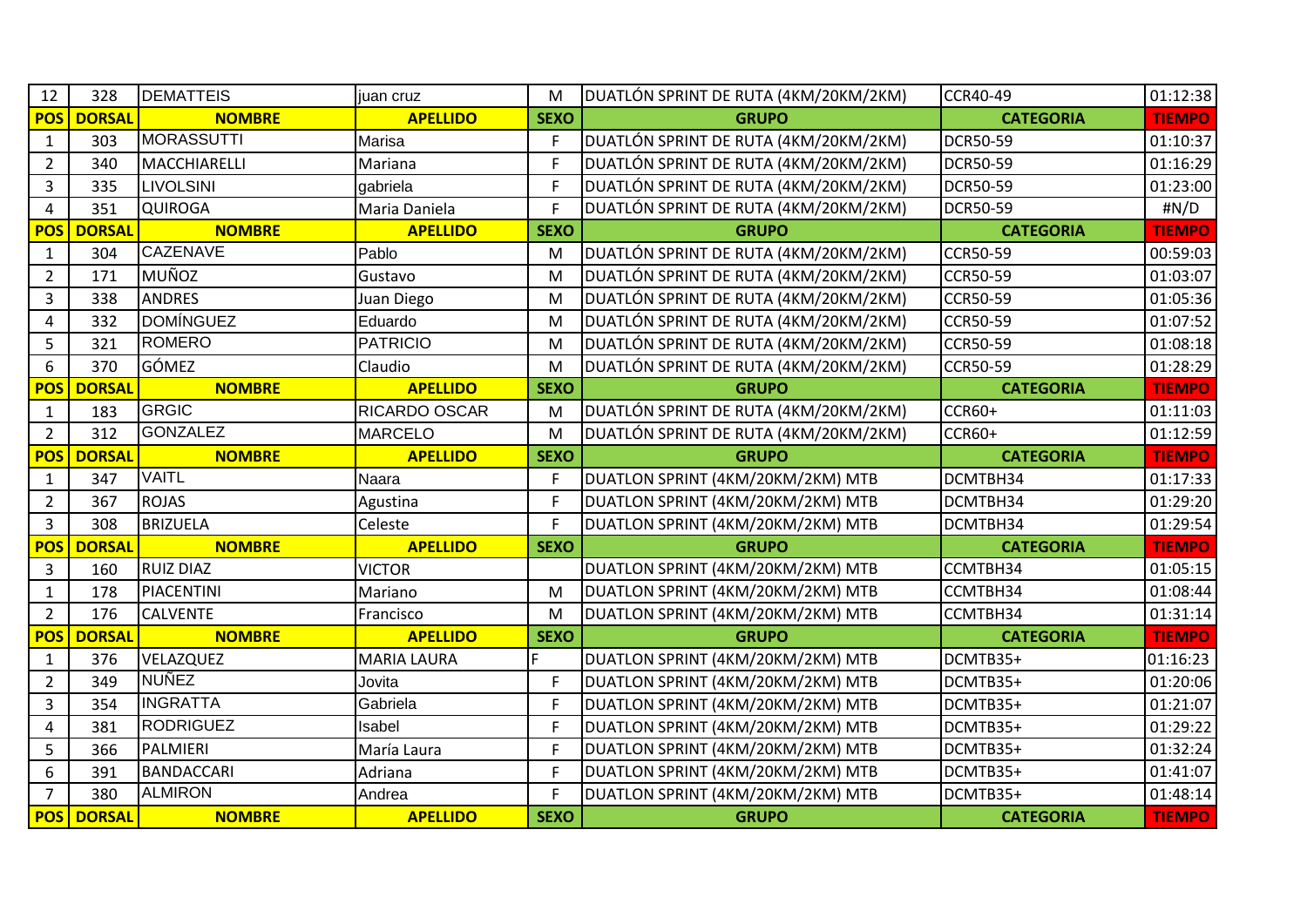| $\mathbf{1}$   | 309           | <b>D'ELIA</b>            | Sebastián              | M           | DUATLON SPRINT (4KM/20KM/2KM) MTB   | CCMTB35+         | 01:06:08      |
|----------------|---------------|--------------------------|------------------------|-------------|-------------------------------------|------------------|---------------|
| $\overline{2}$ | 363           | <b>CAMPOS</b>            | Luis                   | M           | DUATLON SPRINT (4KM/20KM/2KM) MTB   | CCMTB35+         | 01:07:43      |
| 3              | 25            | <b>VILA</b>              | PABLO                  | M           | DUATLON SPRINT (4KM/20KM/2KM) MTB   | CCMTB35+         | 01:09:28      |
| 4              | 362           | <b>FOLMER</b>            | Javier Ignacio         | M           | DUATLON SPRINT (4KM/20KM/2KM) MTB   | CCMTB35+         | 01:10:00      |
| 5              | 388           | <b>GROSSI</b>            | Lucas                  | M           | DUATLON SPRINT (4KM/20KM/2KM) MTB   | CCMTB35+         | 01:10:33      |
| 6              | 392           | <b>CARTIER</b>           | Santiago Juan          | M           | DUATLON SPRINT (4KM/20KM/2KM) MTB   | CCMTB35+         | 01:15:21      |
| $\overline{7}$ | 306           | <b>MANSOLILLO</b>        | Antonio                | M           | DUATLON SPRINT (4KM/20KM/2KM) MTB   | CCMTB35+         | 01:15:52      |
| 8              | 125           | <b>CANIS</b>             | Emi                    | M           | DUATLON SPRINT (4KM/20KM/2KM) MTB   | CLMTB35+         | 01:16:03      |
| 9              | 383           | <b>GHIO</b>              | Efrain                 | M           | DUATLON SPRINT (4KM/20KM/2KM) MTB   | CCMTB35+         | 01:17:03      |
| 10             | 316           | <b>OJEDA</b>             | Sergio                 | M           | DUATLON SPRINT (4KM/20KM/2KM) MTB   | CCMTB35+         | 01:19:12      |
| 11             | 390           | <b>RODRIGUEZ</b>         | Jose                   | M           | DUATLON SPRINT (4KM/20KM/2KM) MTB   | CCMTB35+         | 01:19:29      |
| 12             | 343           | <b>CARDOZO</b>           | Federico               | M           | DUATLON SPRINT (4KM/20KM/2KM) MTB   | CCMTB35+         | 01:20:51      |
| 13             | 385           | <b>LUNA</b>              | Pablo Augusto          | M           | DUATLON SPRINT (4KM/20KM/2KM) MTB   | CCMTB35+         | 01:23:13      |
| 14             | 382           | <b>MARTÍNEZ</b>          | Rodrigo                | M           | DUATLON SPRINT (4KM/20KM/2KM) MTB   | CCMTB35+         | 01:24:02      |
| 15             | 168           | PEDRAZA                  | Felipe                 | M           | DUATLON SPRINT (4KM/20KM/2KM) MTB   | CCMTB35+         | 01:24:34      |
| 16             | 379           | <b>GAUNA</b>             | Hugo                   | M           | DUATLON SPRINT (4KM/20KM/2KM) MTB   | CCMTB35+         | 01:26:01      |
| 17             | 384           | <b>VERDUN</b>            | Cristian               | M           | DUATLON SPRINT (4KM/20KM/2KM) MTB   | CCMTB35+         | 01:27:15      |
| 5              | 378           | INSAURRALDE              | Orlando                | M           | DUATLON SPRINT (4KM/20KM/2KM) MTB   | CCMTB35+         | 01:31:43      |
| 6              | 163           | <b>GRASSI</b>            | Diego                  | M           | DUATLON SPRINT (4KM/20KM/2KM) MTB   | CCMTB35+         | 01:33:31      |
| $\overline{7}$ | 187           | <b>COLLIA</b>            | <b>Nicolas</b>         | M           | DUATLON SPRINT (4KM/20KM/2KM) MTB   | CCMTB35+         | 01:33:32      |
| 8              | 361           | <b>COLLY</b>             | Leandro                | M           | DUATLON SPRINT (4KM/20KM/2KM) MTB   | CCMTB35+         | 01:33:33      |
| 9              | 336           | <b>COSTA</b>             | mauro                  | M           | DUATLON SPRINT (4KM/20KM/2KM) MTB   | CCMTB35+         | 01:37:08      |
| 10             | 341           | <b>CARDOSO</b>           | <b>ALEJANDRO</b>       | M           | DUATLON SPRINT (4KM/20KM/2KM) MTB   | CCMTB35+         | #N/D          |
| <b>POS</b>     | <b>DORSAL</b> | <b>NOMBRE</b>            | <b>APELLIDO</b>        | <b>SEXO</b> | <b>GRUPO</b>                        | <b>CATEGORIA</b> | <b>TIEMPO</b> |
| $\mathbf{1}$   | 174           | <b>GEMINIANI</b>         | Pablo Jose             | M           | DUATLON SPRINT (4KM/20KM/2KM) MTB   | CCMTB50MAS       | 01:14:33      |
| $\overline{2}$ | 173           | <b>SANTOS BENEDUCE</b>   | <b>CHRISTIAN</b>       | M           | DUATLON SPRINT (4KM/20KM/2KM) MTB   | CCMTB50MAS       | 01:19:16      |
| 3              | 302           | <b>MANNA</b>             | <b>Nestor Walter</b>   | M           | DUATLON SPRINT (4KM/20KM/2KM) MTB   | CCMTB50MAS       | 01:27:43      |
| 4              | 324           | <b>PEREZ</b>             | <b>Hector Dario</b>    | M           | DUATLON SPRINT (4KM/20KM/2KM) MTB   | CCMTB50MAS       | 01:31:22      |
| 5              | 192           | <b>CESTARO</b>           | Jorge                  | M           | DUATLON SPRINT (4KM/20KM/2KM) MTB   | CCMTB50MAS       | 01:32:25      |
| <b>POS</b>     | <b>DORSAL</b> | <b>NOMBRE</b>            | <b>APELLIDO</b>        | <b>SEXO</b> | <b>GRUPO</b>                        | <b>CATEGORIA</b> | <b>TIEMPO</b> |
| $\mathbf{1}$   | 342           | ARROYO-- BERGARA         | Danilo- MAURO          | P           | POSTAS DUATLON SPRINT (4KM/20KM2KM) | <b>POSTA</b>     | 01:01:08      |
| $\overline{2}$ | 358           | <b>HERRERA- SUAREZ</b>   | Laura- MARIO           | P           | POSTAS DUATLON SPRINT (4KM/20KM2KM) | <b>POSTA</b>     | 01:08:33      |
| $\overline{3}$ | 191           | <b>SANCHEZ- BALBUENA</b> | <b>KARINA- NATALIA</b> | P           | POSTAS DUATLON SPRINT (4KM/20KM2KM) | <b>POSTA</b>     | 01:18:35      |